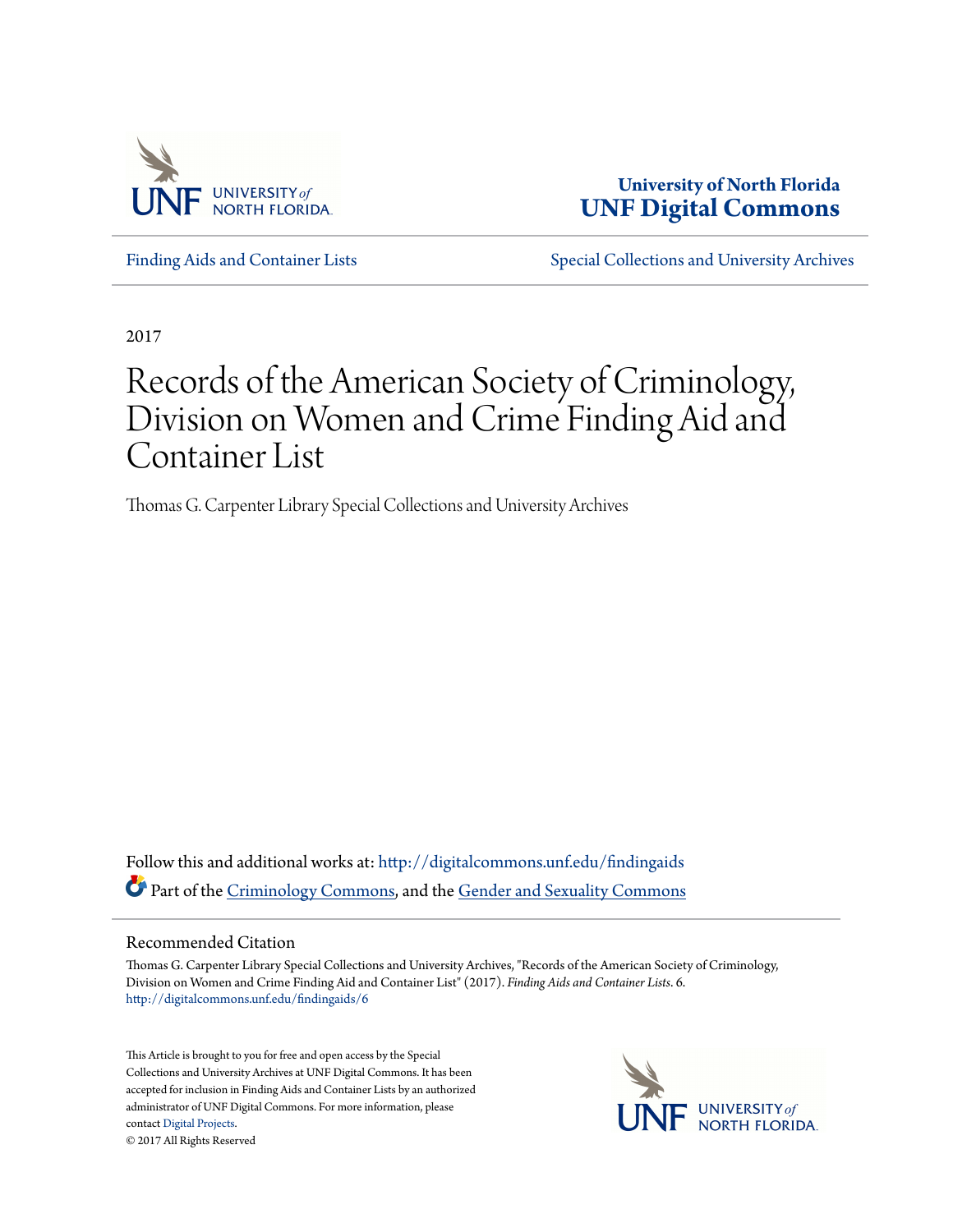# Records of the American Society of Criminology, Division on Women and Crime

# *Finding Aid and Container List*

| <b>Collection Number:</b> | M06-1                                                                         |
|---------------------------|-------------------------------------------------------------------------------|
| Dates:                    | (Inclusive) 1975-2006 (Bulk) 1991-1999                                        |
| Size:                     | 6 linear feet (11 boxes)                                                      |
| <b>Repository:</b>        | Special Collections, Thomas G. Carpenter Library, University of North Florida |
| Arrangement:              | The records are arranged by series and chronologically within folders.        |
| Language:                 | English                                                                       |

### **Abstract**

Correspondence, administrative and fiscal records relating to the activities, evolution, and development of the Division.

#### Acquisition

The Archives were donated to the Carpenter Library in 2004-2011 by members of the Division.

#### Access to the Collection

The collection is open for research. For additional information and to make an appointment to view the collection, contact (904) 620-1533 or e-mail [lib-special@unf.edu.](mailto:lib-special@unf.edu)

#### Preferred Citation

Records of the American Society of Criminology, Division on Women and Crime, Special Collections, Thomas G. Carpenter Library, University of North Florida, Jacksonville, Florida.

#### Historical / Biographical Note

The Division on Women and Crime (DWC) is a constituent unit of the American Society of Criminology (ASC). Established in 1984 as the first division created within the ASC, the DWC replaced a Women's Caucus dating from 1977. Its primary purpose was "to bring together members of both sexes interested in discussing issues related to women of all ages who are professionals, victims and/or offenders in the criminal justice system." Prospective members signed petitions in September-October 1981 to form the Division. A final draft of the DWC Constitution was approved by the ASC Executive Board on November 6, 1982, and ratified in 1983. Formal DWC elections were held in 1984 and Dr. Phyllis Jo Baunach became the new Division's first Chairperson.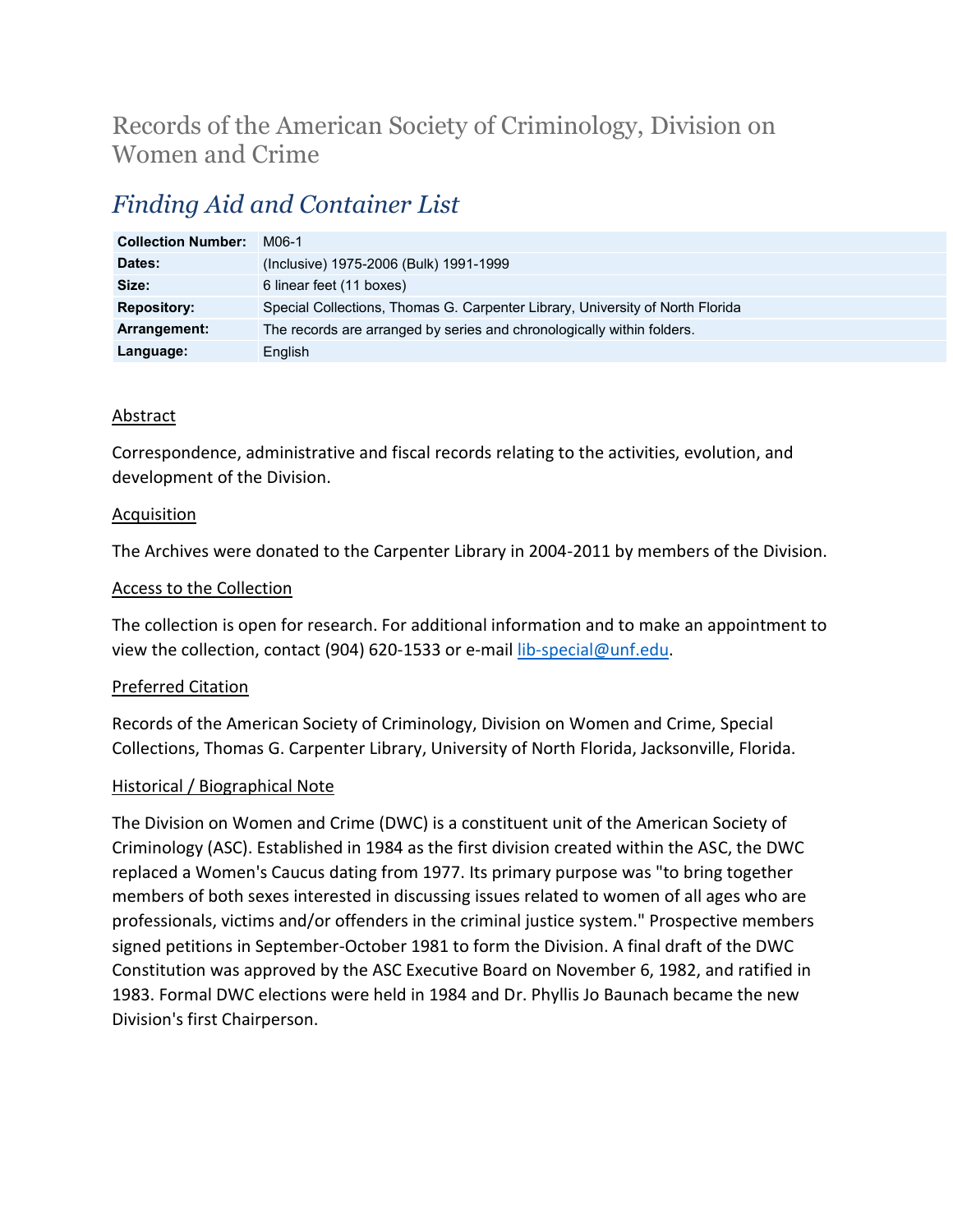Extensive historical information on the DWC is available at:

Division on Women and Crime. History. <http://ascdwc.com/about/history/>

Adler, Freda. "The ASC and Women: One Generation Without, One Generation With." The Criminologist, May/June 1997: 1, 3-5. (Reprint available: ASC History of American Society of Criminology)

### Scope and Content Note

The records contain the official archives of the organization, consisting of organizational documents, general and subject correspondence, annual reports and financial statements, minutes and agendas of general and Executive Board meetings, and membership lists. The bulk of the materials is correspondence between the Chair and Executive Board members relating to Division activities, such as elections of officers, award nominations, etc. The majority of the Division's work is undertaken by committees, hence the large volume of committee correspondence.

The Archives were collected by four former DWC Chairs: Carole Garrison (1991-1992), Lynne Goodstein (Acting 1992/Chair 1993-1995), Chris Rasche (1995-97), and Nicole Rafter (1997- 1999).

Index Terms

The following terms have been used to index the description of this collection:

Feminist Criminology.

Women--Crimes Against.

Criminal Justice, Administration of--United States.

Female Offenders.

Sex Discrimination in Criminal Justice Administration.

American Society of Criminology. Division on Women and Crime -- History -- 20th century -- Records and correspondence

American Society of Criminology. Division on Women and Crime -- History -- 20th century – Archives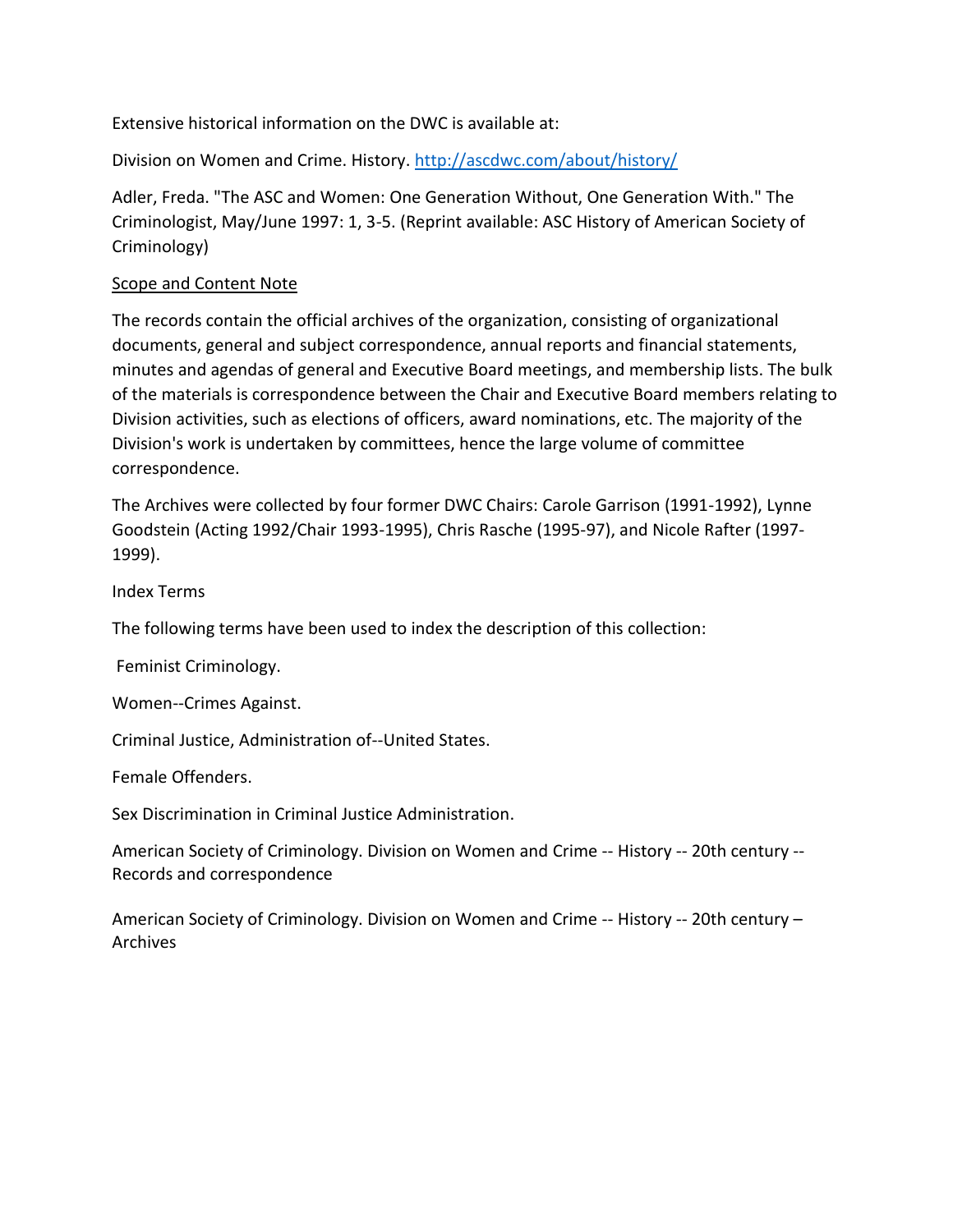# **Administrative Files**

Box Folder Description

#### **Constitution and By-laws, 1977-1997**

#### 1 1

American Society of Criminology (ASC) materials.

- 1. Constitution and By-Laws of the ASC. Rev. April 19, 1977.
- 2. Constitution for the Division on People of Color and Crime.
- 3. Policies and Procedures Manual. Phyllis Jo Baunach, Chair. Constitution and By-Laws Committee. October 13, 1989.

#### 1 2

- 1. Constitution and By-Laws for the DWC (1982). Proposed draft presented to ASC Board, September 7, 1982.
- 2. Proposed Constitution For the DWC; Draft November 2, 1982
- 3. Revised Constitution and By-Laws, November 5, 1982 (2 copies)
- 4. Constitution for the DWC; Revised November 17, 1983
- 5. Revised Constitution for the DWC; November 18, 1983
- 6. Current Division Constitution for Proposed Revisions; No Date

#### 1 3

1. Revised Constitution for the DWC of the American Society of Criminology

Constitution and By-Laws for the DWC. Revised February 25, 1990. (6 copies)

2. Includes copy of the Constitution and By-Laws for the Academy of Criminal Justice Sciences (ACJS). December 1989.

1 4

- 1. Constitution and By-Laws for the DWC (1990-1993). "First revision January 1990. Second revision approved October 29, 1993."
- 2. Constitution for the DWC of the American Society of Criminology (4 copies)

#### $1 \quad 5$

- 1. Constitution and By-Laws for the DWC. (3 Copies)
- 2. Proposed changes and revisions, 1996-1997. (4 Copies)
- 3. Final draft and working copy, July 7, 1997.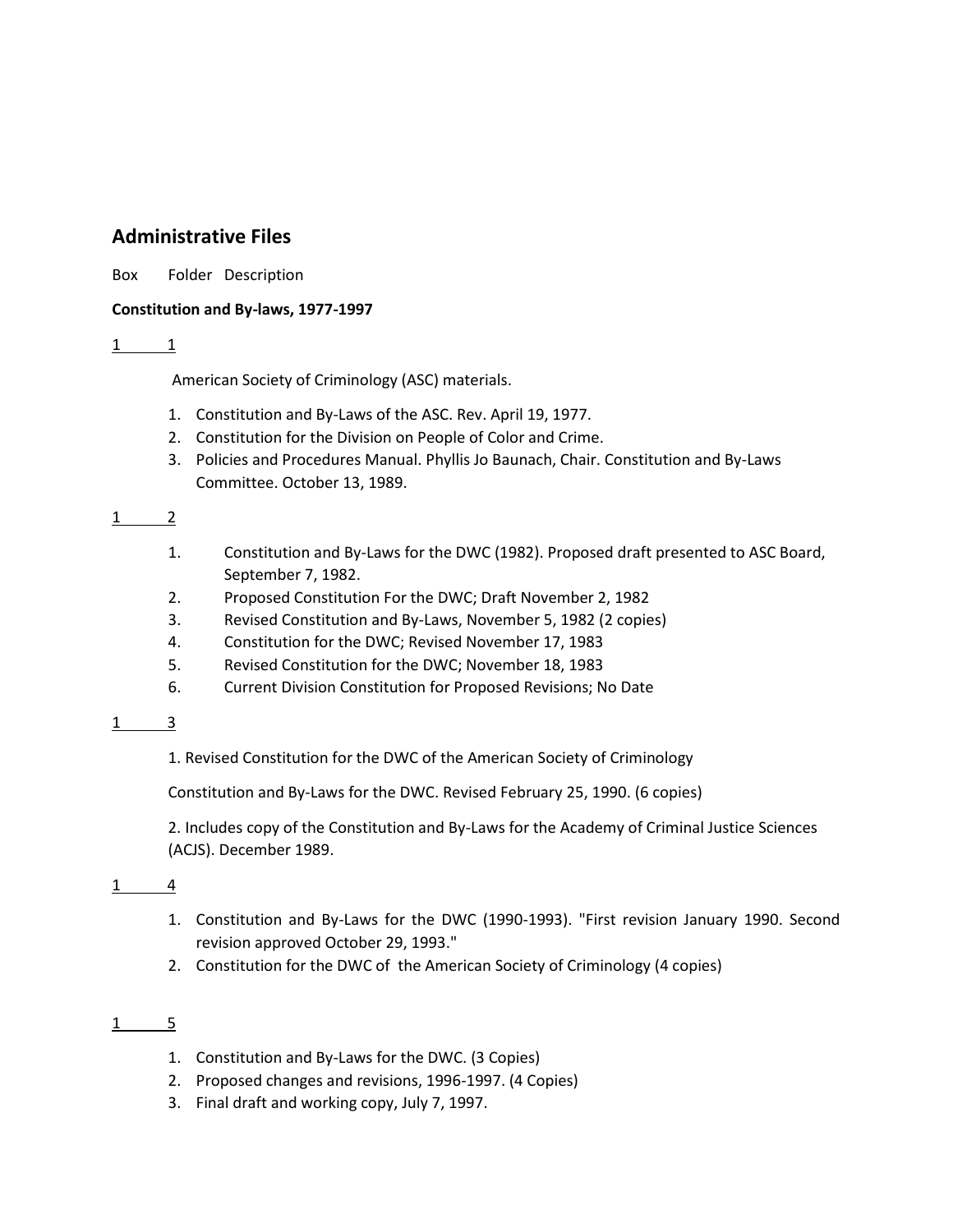4. Final edition submitted to ASC Board, November 21, 1997.

#### 1 6

1. Current Division Constitution for Proposed Revisions, No Date

#### **Membership and Committee Lists, 1980-1999**

#### $2 \t 1-3$

1. Membership/Mailing lists of DWC members. 1980; 1983 (includes ASC membership list); 1984; 1986; 1987; 1988; 1991; 1992; 1994-1997.

2 4

1. Lists of DWC Board/Officers, Committee Chairs and Task Force members. 1984-1985; 1988; 1990-1999.

#### **Minutes of Meetings, 1982-1998**

3 1-6

1. Minutes and agendas for DWC annual meetings. 1982; 1986-87; 1992-1998. Most years include agendas with minutes.

November 4, 1982 (minutes only)

October 31, 1986 (minutes only)

- 2. November 12, 1987 (minutes only, includes ACJS minutes, September 18, 1987)
- 3. November 5, 1992 (Business Meeting, includes separate sheet listing income and expenses)
- 4. October 28 & 29, 1993 (General Meetings I and II)
- 5. November 10 & 11, 1994 (General Meetings I and II)
- 6. November 16 & 17, 1995 (Business Meetings I and II) (3 Copies)
- 7. November 16 & 17, 1995 (minutes only)
- 8. November 19, 1995 (Business Meeting) (2 copies)
- 9. November 30, 1995 (Fax Transmission Form)
- 10. November 20, 1996 (Executive Council meeting)
- 11. November 21 & 22, 1996 (Business Meetings I and II) (5 copies)
- 12. November 23, 1996 (ASC Executive Board meeting)
- 13. December 31, 1996 (DWC Executive Counsel)
- 14. November 19, 1997 (Executive Council meeting) (3 Copies)
- 15. November 20 & 21, 1997 (Business Meetings I and II) (3 Copies)
- 16. November 12 & 13, 1998 (Business Meetings I and II) (2 Copies)

#### **Reports and Financial Statements, 1990-1999**

4 1-3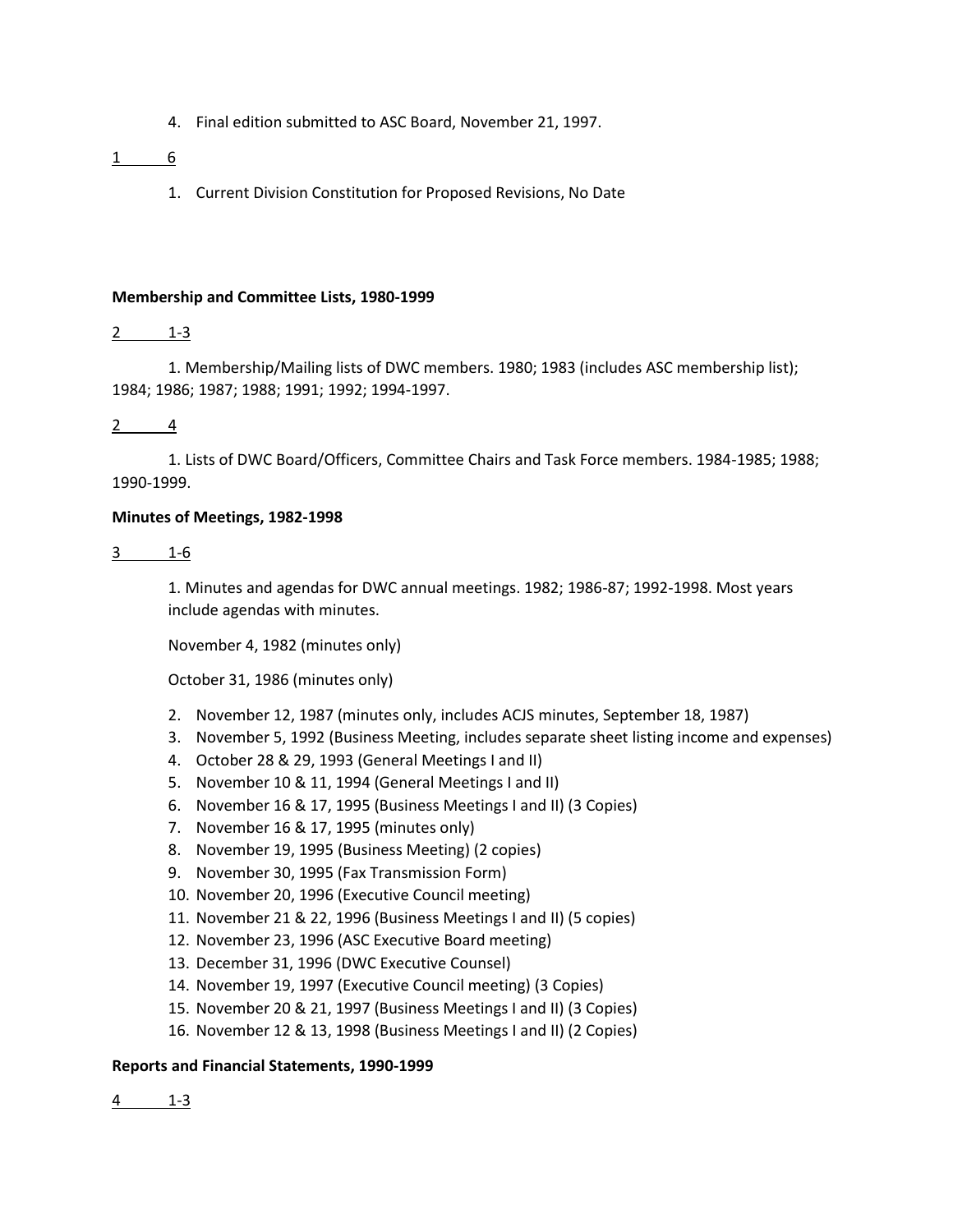1. Annual reports of the Division's activities and goals for the preceding year. Submitted to ASC Executive Board.

1991-1992 (Submitted January 24, 1992).

1997 (Submitted November 21, 1997). (3 Copies) and Changes to DWC Constitution and By-Laws

1998 (Submitted November 13, 1998). (5 Copies)

4 4-5

1. Financial reports of the DWC, 1990-1997; 1999. 1990 report includes review of finances for years 1983-1990. Title varies: Division Financial Report, Income and Expenses, Treasurer's Reports, and Financial Statements. Submitted to ASC Executive Board. 1999 report (8-31-99) gives only brief statement of balance.

## **Correspondence, 1981-1999**

Box Folder Description

5 1-8

1. Correspondence, General. 1981-1999. Primarily incoming and outgoing letters between DWC chairs and members of the Executive Board, Committees and Task Forces. Primary correspondents include Chairs Phyllis Jo Baunach, Carole Garrison, Lynne Goodstein, Chris Rasche, and Nicole Rafter. Topics include summaries of conference meetings and discussions, reviews of DWC agendas and committee assignments, the National Institute of Justice (NIJ) research/evaluation plan in 1991-92, and the DWC listserve in 1999. Folder 7: DWC letterhead stationery. Penn State letters to the DWC (1995).

#### 6-7 1-30

Correspondence, Committee. 1990-1999. Primarily incoming and outgoing letters regarding individual commitee activities, nominations for awards and elections, and membership issues. Committees include:

ASC Fellows and Awards, 1992-1997

ASC Nominations and Elections, 1991-94

Curriculum Guide, 1992-1993 (includes Curriculum Guide materials, form)

DWC Awards, 1993-98

DWC Nominations and Elections, 1991-1995; 1997; 1999

Fifteenth Anniversary Committee, 1998-1999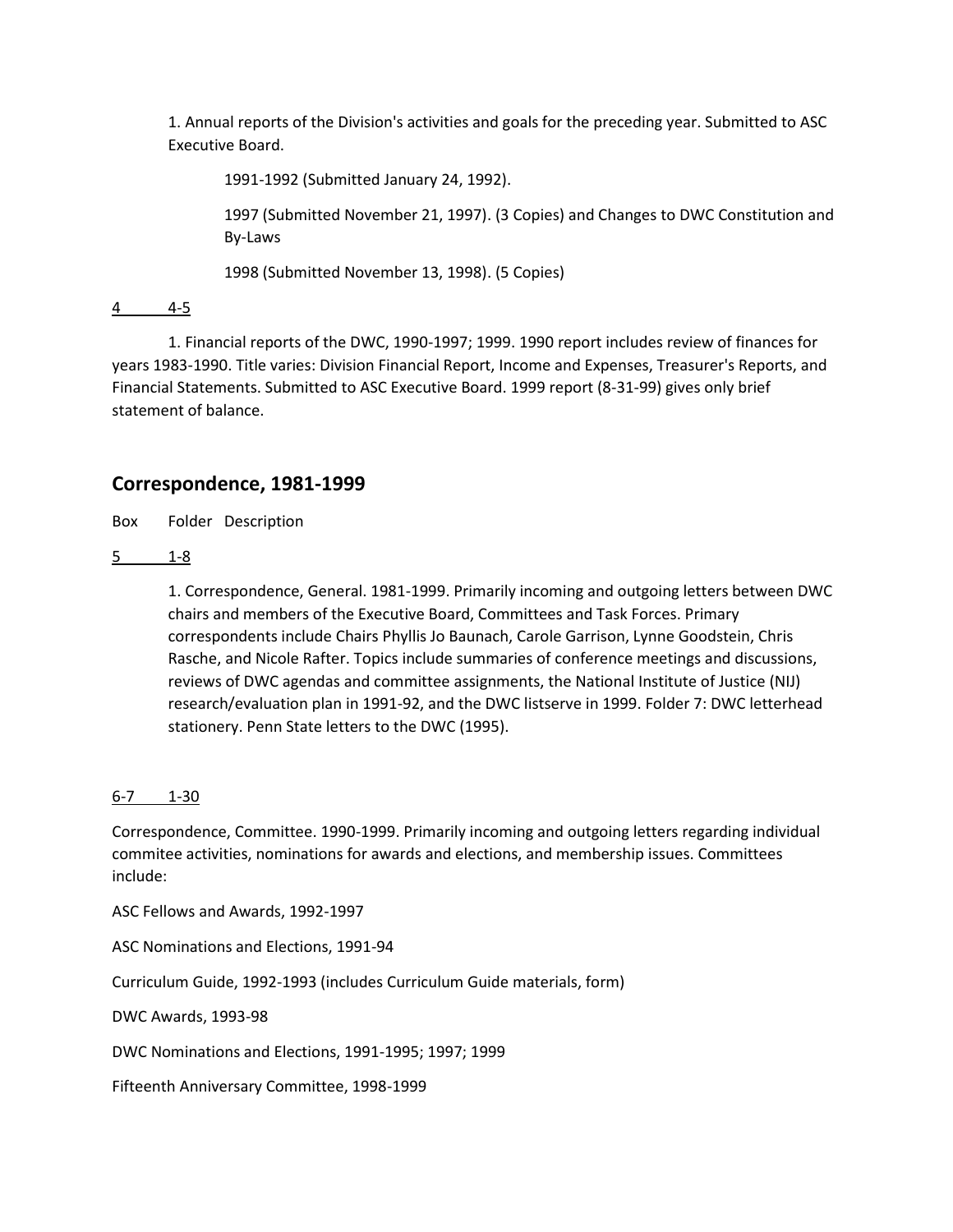Good Practice Committee, 1999 Long Range Planning Committee, 1991-199-? Mentoring Committee/Project, 1992-1996 Outreach Committee, 1995-1997 Sexual Harassment Committee/Task Force, 1991-1993 Student Affairs Committee, 1992-1993; 1995-97 Student Outreach Committee, 1992 Student Paper Competition, 1996-1998 Task Force on Criminalization of Pregnancy, 1991-1992 Task Force on Decarceration, 1995-1997 Task Force on Professional Women in Criminology, 1997 Task Force on Women in Prison, 1990-1995

#### **Subject Files, 1975-2004**

Box Folder Description

8 1-8

Subject files pertaining to miscellaneous activities and issues:

Archives project. Search for a permanent archives for DWC records. 1995-1998

ASC annual meeting activities, October 30-November 2, 1975 (conference program lists first ASC panel on Women and Crime)

ASC annual meeting activities, November 8-12, 1989 (instructions for table volunteers)

ASC annual meeting activities, November 1992 (includes Teaching Workshop proposal)

ASC annual meeting activities, October 27-30, 1993 (includes proposal for a thematic panel at the 1993 meetings)

ASC annual meeting activities, November 9-12, 1994

ASC annual meeting activities, 1996-1997 (includes planning for 1996 plenary session)

ASC annual meeting activities, 1998 (includes information on DWC fun run event)

ASC annual meeting activities, 2004 (member's name tag)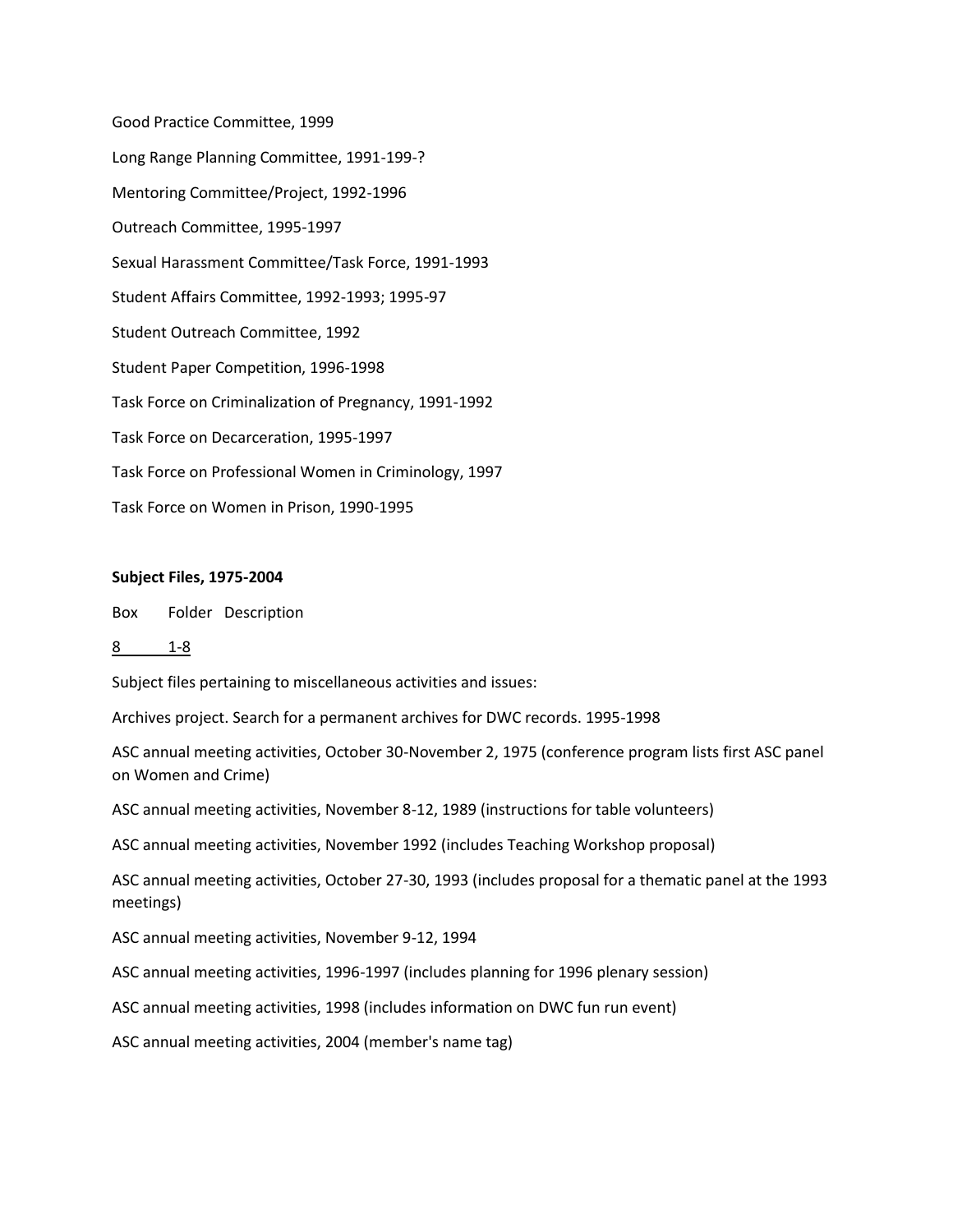#### **Publications, 1980-2006**

Box Folder Description

9 1 Brochure: The Division on Women and Crime of the American Society of Criminology. Informational brochure, 1985-1986; 1998-99. Includes mockup items, and correspondence regarding brochure revisions.

9 2 DWC news in The Criminologist newsletter, 1992-1993.

9 3 DWC newsletter. The Newsletter of Women in the ASC / Newsletter of the Division on Women and Crime. Print copies: March 1980; August 1980; October 1980; February 1982; October 1982; January 1983; March 1984; October 1984; April 1985; October 1985; September 1986. Continued by: DivisioNews, 1987-

9 4-6 DWC newsletter. DivisioNews. Correspondence, ideas for future issues, and examples of other newsletters, 1983-1995. Newsletter writing instructions for communication. Newsletter expenses, 1987-1995.

9 7

DWC newsletter. DivisioNews, 1987- Print copies:

vol. 1 no. 1-2 (Spring, Fall 1987)

vol. 2 no. 1-2 (Spring, Fall 1988)

vol. 3 no. 1-2 (Spring, Fall 1989)

vol. 4 no. 1-2 (Spring, Summer 1990)

vol. 5 no. 1-3 (Spring, Summer, Fall 1991)

vol. 6 no. 1-2 (Spring, Summer/Fall 1992)

vol. 7 no. 1-3 (Spring, Summer, Fall 1993)

vol. 8 no. 1 (Fall 1994)

vol. 9 no. 1-4 (Spring, Fall 1995; Spring, Fall 1996)

vol. 10 no. 1 (Summer 1997)

vol. 11, no. 1-3 (Fall 1997; Summer, Fall 1998)

9 8-9 DWC newsletter. DivisioNews, 2002- Web copies: Spring 2002, Issue 8- Fall 2006, Issue 23. Some issues not available online. Collected Publications. (2012)